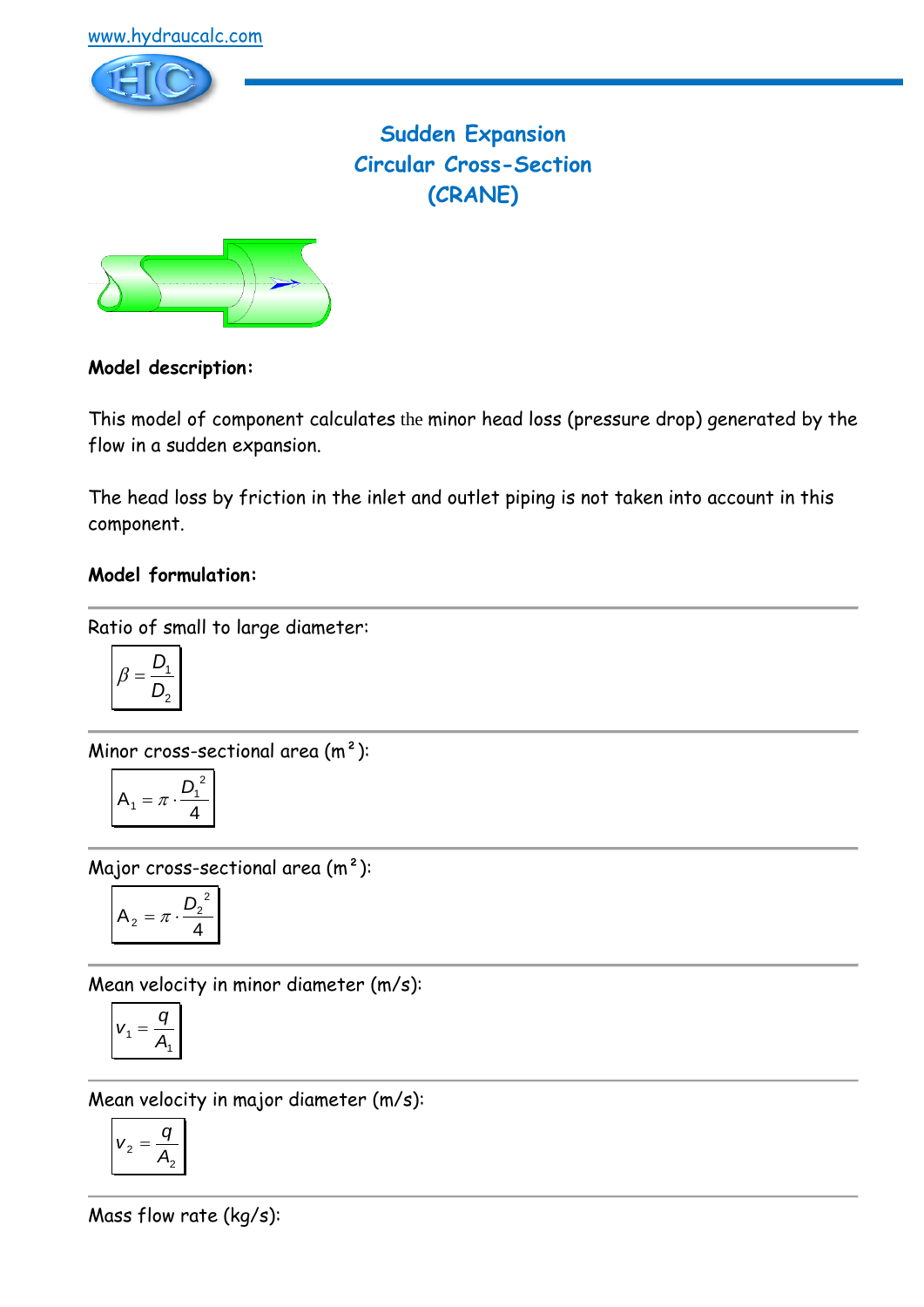$$
G=q\cdot \rho
$$

Reynolds number in minor diameter:

$$
\mathsf{Re}_1 = \frac{V_1 \cdot D_1}{V}
$$

Reynolds number in major diameter:

$$
\mathsf{Re}_2 = \frac{v_2 \cdot D_2}{v}
$$

Local resistance coefficient (Re $_1$   $\geq$   $10^4$ ):

$$
K_1 = (1 - \beta^2)^2
$$

([1] equation 3-17.1 with  $\theta$ =180° or equation 2-9.1)



Total pressure loss coefficient (based on mean velocity in minor diameter):

$$
K=K_1
$$

Total pressure loss (Pa):

$$
\Delta P = K \cdot \frac{\rho \cdot v_1^2}{2}
$$

Total head loss of fluid (m):

$$
\Delta H = K \cdot \frac{v_1^2}{2 \cdot g}
$$

Hydraulic power loss (W):

$$
Wh = \Delta P \cdot q
$$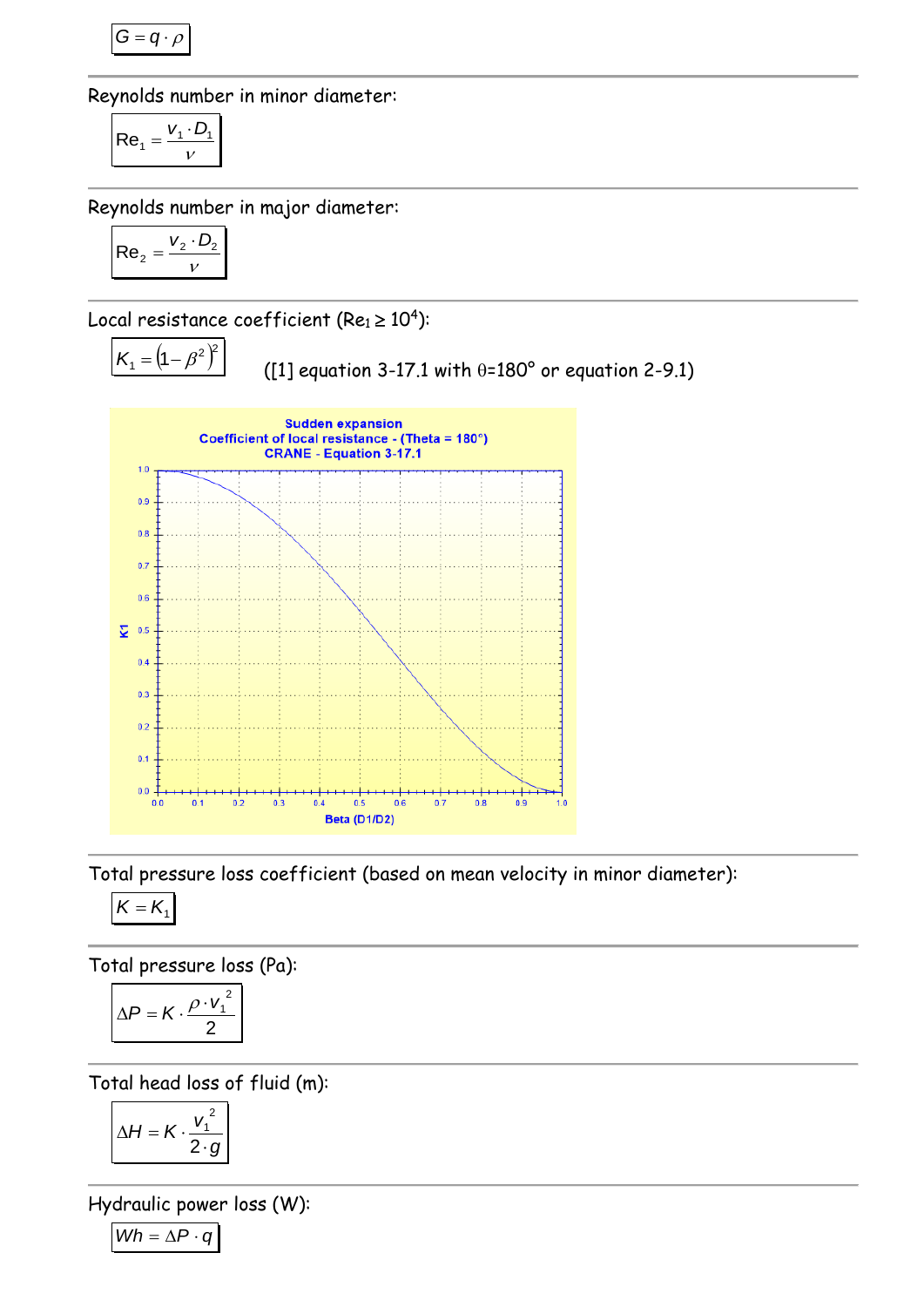|  | Symbols, Definitions, SI Units: |  |  |
|--|---------------------------------|--|--|
|  |                                 |  |  |

| Major diameter (m)<br>D <sub>2</sub><br>Ratio of small to large diameter ()<br>β<br>Minor cross-sectional area $(m2)$<br>A <sub>1</sub><br>Major cross-sectional area $(m^2)$<br>A <sub>2</sub> |  |
|-------------------------------------------------------------------------------------------------------------------------------------------------------------------------------------------------|--|
|                                                                                                                                                                                                 |  |
|                                                                                                                                                                                                 |  |
|                                                                                                                                                                                                 |  |
|                                                                                                                                                                                                 |  |
| Volume flow rate $(m^3/s)$<br>q                                                                                                                                                                 |  |
| Mass flow rate $(kq/s)$<br>G                                                                                                                                                                    |  |
| Mean velocity in minor diameter (m/s)<br>V <sub>1</sub>                                                                                                                                         |  |
| Mean velocity in major diameter (m/s)<br>V <sub>2</sub>                                                                                                                                         |  |
| Reynolds number in minor diameter ()<br>Re <sub>1</sub>                                                                                                                                         |  |
| Reynolds number in major diameter ()<br>Re <sub>2</sub>                                                                                                                                         |  |
| Local resistance coefficient ()<br>$K_1$                                                                                                                                                        |  |
| Total pressure loss coefficient (based on mean velocity in minor<br>K                                                                                                                           |  |
| diameter)()                                                                                                                                                                                     |  |
| Total pressure loss (Pa)<br>$\Delta P$                                                                                                                                                          |  |
| Total head loss of fluid (m)<br>ΔH                                                                                                                                                              |  |
| Wh<br>Hydraulic power loss (W)                                                                                                                                                                  |  |
| Fluid density $(kg/m^3)$<br>ρ                                                                                                                                                                   |  |
| Fluid kinematic viscosity $(m^2/s)$<br>$\mathbf v$                                                                                                                                              |  |
| Gravitational acceleration $(m/s^2)$<br>g                                                                                                                                                       |  |

# **Validity range:**

- turbulent flow regime in minor diameter (Re $_1$   $\geq$   $10^4)$ 

**Example of application:**